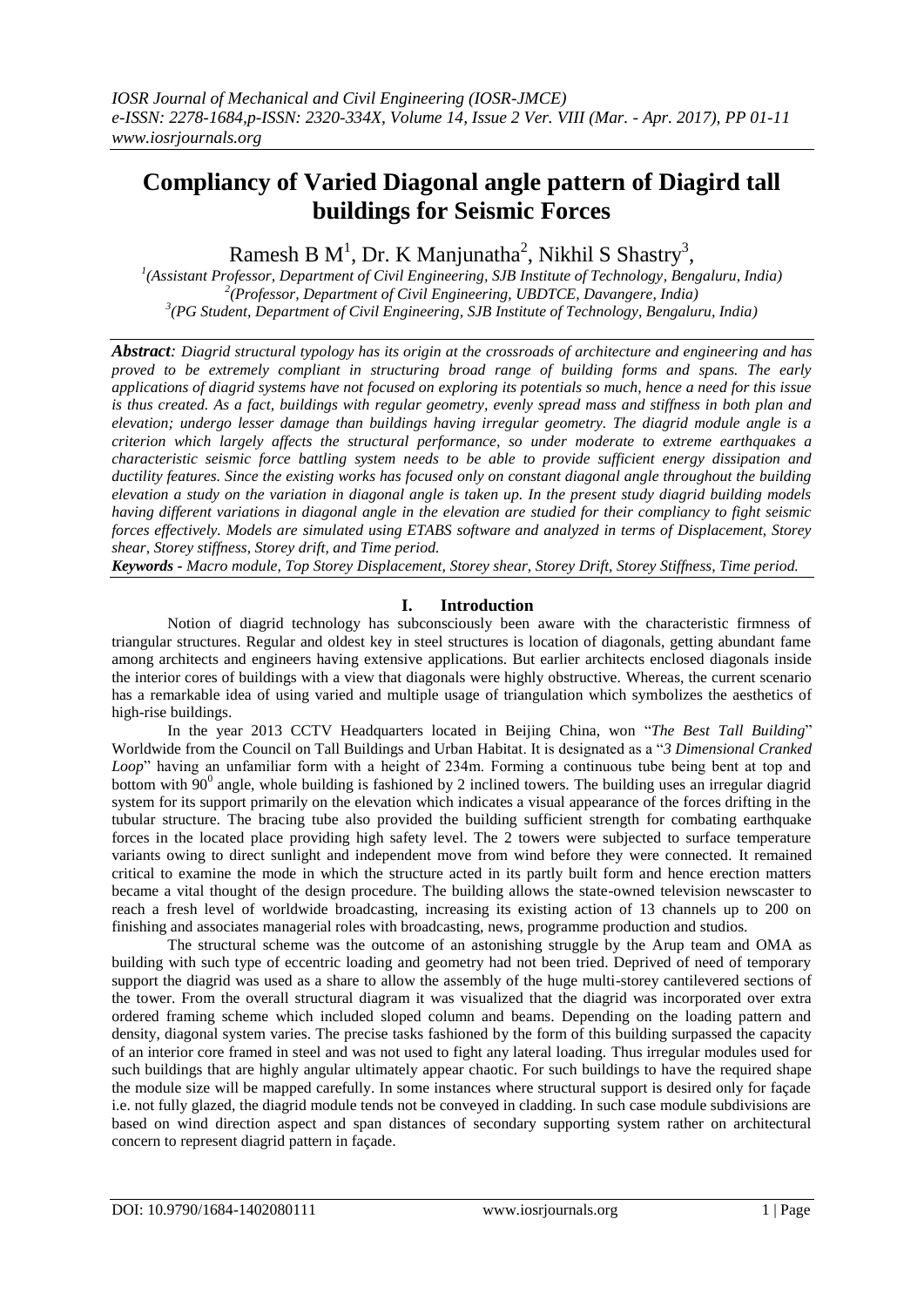

**Fig:1** The CCTV Headquarters Building, Beijing, China

Irregular modules incline to possess more encounters when it comes to planning and structural design for the assembly and fabrication. Absence of modularity will make much distinctive geometry and hence diagrid technology has been even more critical to provision such kind of steel constructions. However, diagrids are emphasized on both interior and exterior form as they are visually driven.

A major reason for craze of diagrid is unquestionably the structural proficiency of triangulated designs in fact diagrid technology expresses an encouraging language of constancy, a message believable by its real physical economy and flexibility. The comparative studies carried out on diagrids with conventional buildings have proved that former has substantial stiffness, strength capability and amazing material economy than the latter.

As a result of integral monumentality of high-rise buildings with their huge mass, architectural manifestation becomes a momentous part in metropolitan context. Hence, within the existing urban environment creating high rise buildings requires a cautious investigation on aesthetic competence.

# **II. Literature Review**

Of the available scientific literatures, only certain investigations have been developed principally for geometrically constant angled diagrids based on their performance assessment, design criteria and structural behaviour. Constant diagrids imply diagrid patterns having by the uniform diagonal angles of a triangle base unit, having constant geometrical qualities like height, scale, angle and width.

Authors **Nishith B Panchal, Dr. V. R Patel, Dr. I. I.** Pandya have examined the structural possibility of diagrids with alteration in angles and derived the optimal uniform angle of diagrids for 24, 36, 48 and 60 storied buildings with diagonals placed at various uniform angles in terms of top story displacement, story drift, and time period. Thus from the review it is found that the optimal angle of diagrid lies between 650 and 750. Also authors have analyzed to what amount building height and diagonal angle criteria mark the design of diagrid structures and the necessity for story stiffness as factor has arisen particularly in the case of different diagonal angle of diagrids.

In particular Moon, suggests a stiffness-based methodology for initial structural design of diagrids. The parametric assignment of such technique to numerous building models, with different angle of diagonals, different number of stories, different share of shear flexibilities and bending, allows developing the optimal weight design solution.

**Mele E, Brandonisio G, De Luca A** a relative examination of the structural enactment of diagrid buildings branded by diverse elevations and geometries (the Swiss Re, Hearst and Guangzhou West towers), has been carried out. The results indicate that the acceptance of optimum module geometries, as proposed by Moon, permits for gaining precise efficient structural systems. It is also established that the strength necessities can be of supreme prominence in the sizing procedure of steel diagonal member.

Beginning from these interpretations the authors **Montuori GM, Mele E, Brandonisio G, De Luca A** have evaluated to what amount strength and stiffness measures distress the design of diagrids, uttering that, generally, it is not probable to forecast beforehand if overall member strength or stiffness demand will oversee the design. Hence both standards are needed and inevitable. Furthermore, design parameter, inters story drift as has arisen, principally in the circumstance of diagonals spanning numerous multiple stories. All these above mentioned investigation offerings deal with unvarying geometry diagrids, viz. designs with triangle base unit categorized by unvarying size and angle, in addition to the similar amount of base units accepted alongside the frontage elevation. In actual fact, the old-style method for accepting the variance of strength and stiffness needs, alongside the tall building elevation, contains altering the cross-sections or the steel strength of the structural members, while conserving the structure geometry, preserving column spacing in framed tubes, diagonal length in braced tubes, module scale, size and density in diagrid systems, etc.

Nonetheless, in the circumstance of diagrids, variable geometry schemes can also be implemented rendering to particular structural justifications, ensuing in varied geometrical designs categorized by scale, angle, size, density and depth of the base unit changing alongside the building frontages. Related cases of varied geometry diagrids originate after the constructions like the Lotte Super Tower structure, proposed by SOM, a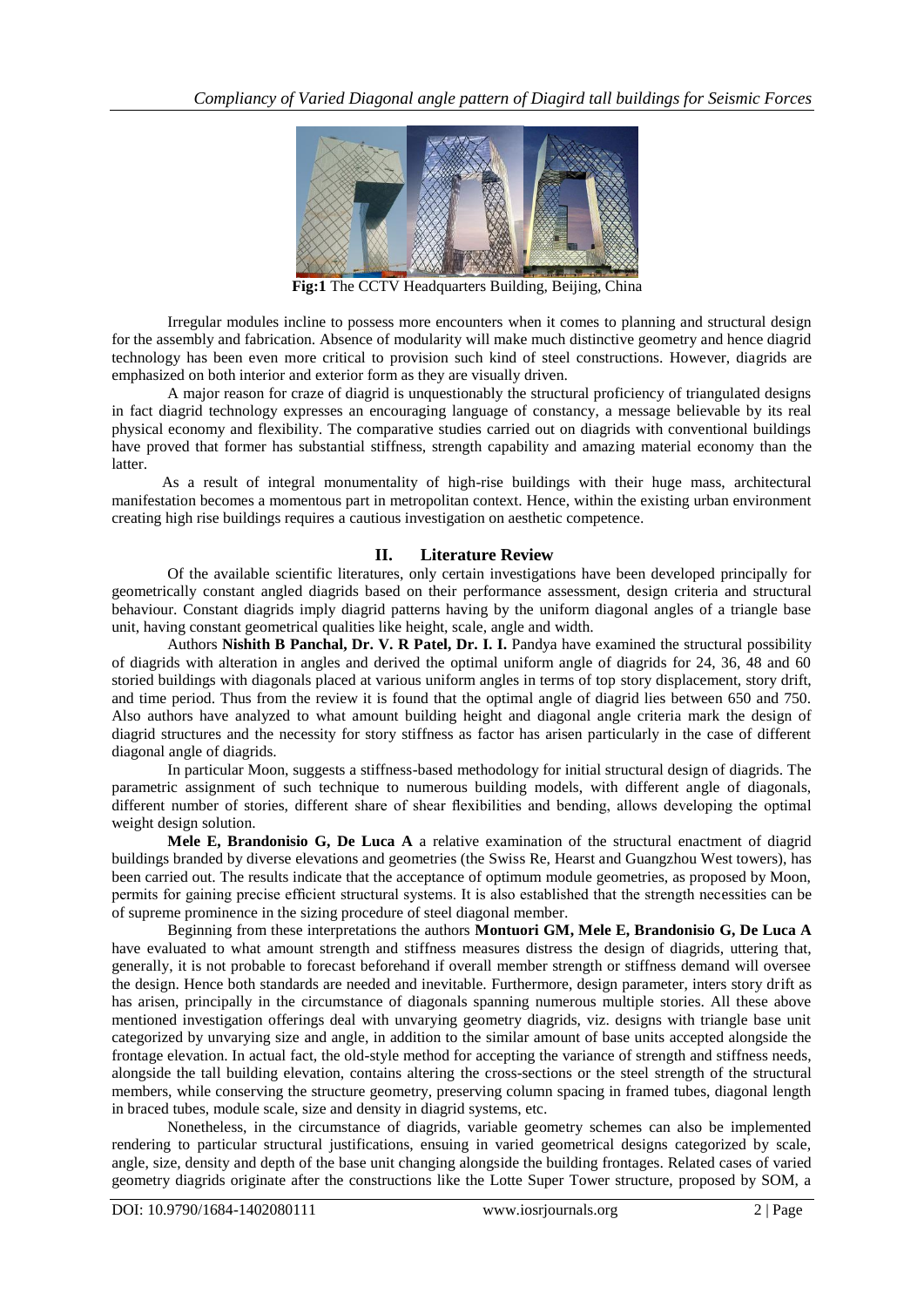diagrid having variant angle so as to enhance the participation of diagonal elements beside elevation in countering horizontal loads; the CCTV Headquarters has a diagrid with the base unit distinctively scaled through the building frontages for replying to deviations in native stresses, the schemes of the 1000 Museum building, in Miami, and of the Sunrise Tower, in Kuala Lumpur, both by Zaha Ha did, as well as the Hyper green tower intended by Jacques Ferrier, are only certain extra instances amid numerous applications of variable geometry diagrids.

Nevertheless, no study in the literature can be found on the compliancy of variable angle patterns for diagrid structures for fighting seismic forces for different parameters. Hence an effort has been made to find the most efficient optimal configuration of diagrid structures with variable diagonal angle. Specifically, 5 dissimilar diagonal angle patterns are simulated and assessed for 36 storey steel building model and checked for their compliancy for seismic parameters like maximum top storey displacement, maximum storey shear, maximum storey drift, maximum storey stiffness and time period. The resultant diagrid structures are evaluated and efficiency factors are estimated on the basis of analysis results and concluded with remarks.

#### **2.1 VARIABLE ANGLE DIAGRID CONFIGURATION**

"The shear stiffness claims and share of flexure in a diagrid building is a function of the building slenderness" is the strong justification behind the design approach implementing variable angle arrangements and it varies along elevation for a given building. It is probable that the supreme effective diagrid structures having solutions showing maximum stiffness to weight ratio must be categorized by variable angle alignments since the both the shear stiffness and bending of diagrid structure is strongly affected by module angle. It is anticipated that at the lower story levels the diagonal angle should be steep, where flexural stiffness claim is higher, than at upper levels, where shear stiffness demand usually prevails.

The structural enactment benchmarks for a diagrid system will differ for both high rise and low rise structures. Due to the activities of wind and potential earthquake occurrences high rise structures will have more lateral loads. The diagrid tube for a highly elevated building must behave like a vertical cantilever and remain extremely stiff and commonly speaking it has to fight shear forces in the top stories and moment forces near the base. The similar condition of severity of moment forces at the base circumstances is not present for low rise buildings that use diagrid system to provision floor loads.

So the module design for a tall building, suggests the structural requirement to have variation along the elevation of the building in compliancy for different lateral loading. Module design should consider increasing the member size on the floors at lower levels of the structure to house the gathering of gravity forces.

#### *A. Varied angle strategy: -*

First diagonal angle is obtained from ratio of height of module to the base width of module is modelled and analysed for seismic forces.

Diagonal angle (θ) = Tan-1 (Height of module / base width)……………………………………..(1)

Next, the building elevation is divided into piled macro-modules, having angle of diagrid constant inside every single macro module.

On the whole entire procedure is based on the determined optimal angle obtained in the uniform pattern as the median angle of the variable angle pattern from the literatures.

The building elevation is subdivided into stacking macro-modules, with diagrid angle kept constant within each macro module and increased going from the upper to the lowest macro modules. In the paper no specific formula is provided for defining the angle values in the macro modules.

For the last diagrid configuration, a special macro module is introduced in the middle portion of the elevation.

# *B. Macro-modules considered: -*

5 different types of diagrid configurations are considered having different macro modules stacked together in the elevation. The different configurations with their stacked macro module considered are given in table. The configurations are Variant angle -1, Variant angle - 2, Variant angle – 3, Variant angle – 4, Variant angle -5.

For the first configuration Variant angle -1, 3 macro modules are taken  $50^0$ ,  $68^0$  and  $75^0$ . From storey 36 to storey 24 macro module  $50^0$ , from storey 24 to storey 12 macro module  $68^0$  and from storey 12 to base macro module  $75^{\circ}$ . In the same way for remaining configurations macro modules are defined and given in table 1 and also shown in the figures. For the last configuration a special macro module of  $50^0$  is introduced in the elevation in between diagrid modules as shown in the figure.

An elevated steel building model is considered for studying different configurations of the diagrid frontage, measuring the resultant effective geometrical properties and analysing the structural performance for fighting the seismic forces. The model has 36 storeys, with a square plot of 36m X 36m and an inner core 12m X 12m. The total elevation of the building is 129.6m with the storey height of 3.6m. The modelling and analysis is carried out using ETABS 2015. The dead load of the slab is  $3.75 \text{kN/m}^2$  and the live load is  $2.5 \text{kN/m}^2$ . The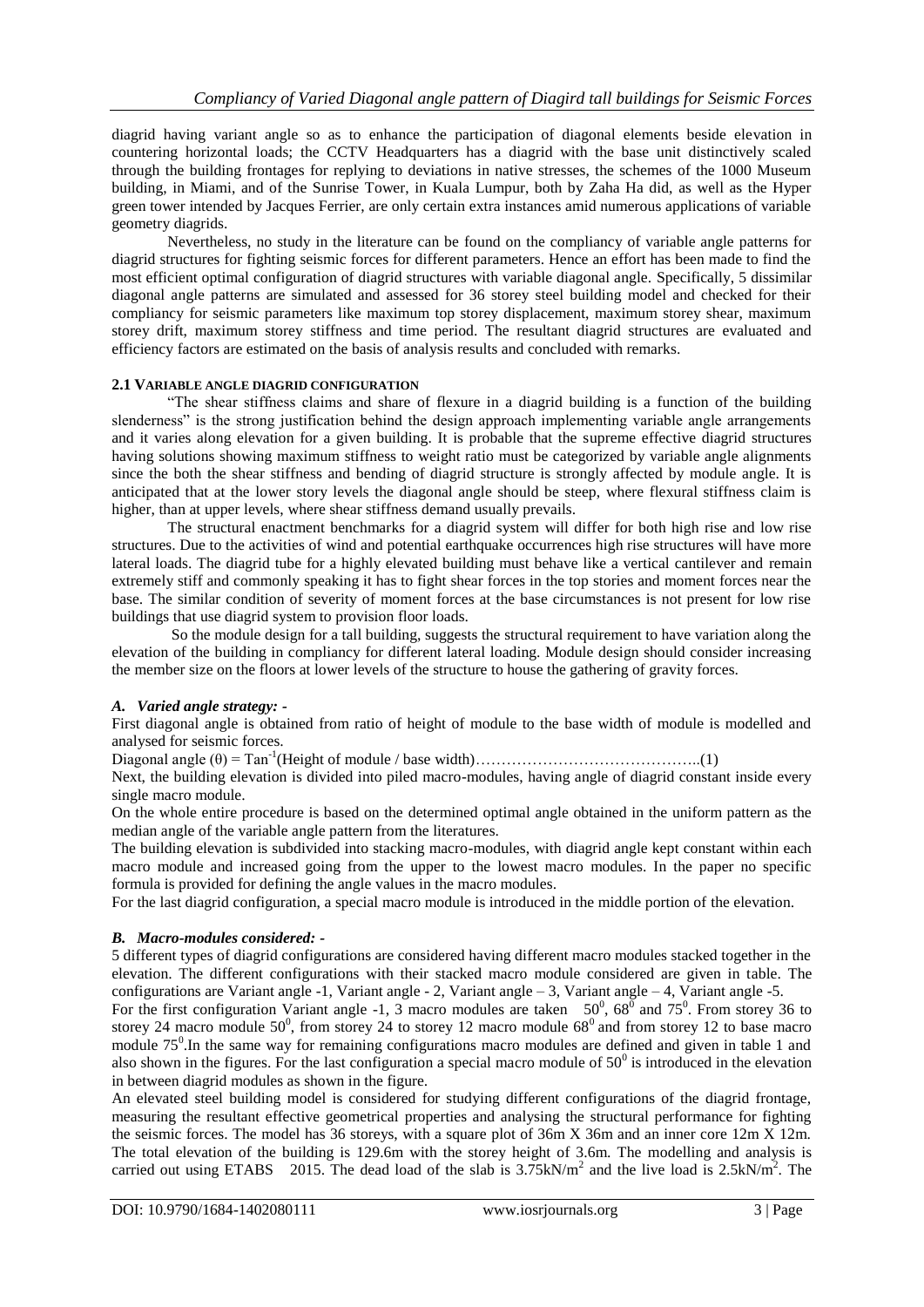design earthquake load is computed based on zone factor 0.16, medium soil, importance factor 1, and response reduction factor 5. The member sizes are shown in Table-1. Both linear static and response spectrum analysis has been carried out. The support conditions are taken as fixed.

# **III. Model Geometry And Definition**

An elevated steel building model is considered for studying different configurations of the diagrid frontage, measuring the resultant effective geometrical properties and analysing the structural performance for fighting the seismic forces. The model has 36 storeys, with a square plot of 36m X 36m and an inner core 12m X 12m. The total elevation of the building is 129.6m with the storey height of 3.6m. The modelling and analysis is carried out using ETABS 2015. The dead load of the slab is 3.75kN/m2 and the live load is 2.5kN/m2. The design earthquake load is computed based on zone factor 0.16, medium soil, importance factor 1, and response reduction factor 5. The member sizes are shown in Table-1.Both linear static and response spectrum analysis has been carried out. The support conditions are taken as fixed.

But in particular when 3 stacking modules in elevation is considered Variant angle-1 is efficient than Variant angle-2 in terms of all seismic parameters and when 2 stacking modules Variant angle-3 and Variant angle-4 are considered, Variant angle-3 is efficient because of the fact that with a steeper diagonal angle at the lower levels, bending stiffness demand is superior than at upper levels where shear stiffness requirement usually remains greater. And for Variant angle-5 all seismic parametric values resemble Variant angle-3.

# **IV. Figures And Tables**

To ensure a high-quality product, diagrams and lettering MUST be either computer-drafted or drawn using India ink. Figure captions appear below the figure, are flush left, and are in lower case letters. When referring to a figure in the body of the text, the abbreviation "Fig." is used. Figures should be numbered in the order they appear in the text.

Table captions appear centered above the table in upper and lower case letters. When referring to a table in the text, no abbreviation is used and "Table" is capitalized.

| <b>Diagrid Configuration</b> | Macro module Angles (from top of elevation) |
|------------------------------|---------------------------------------------|
| Variant angle - 1            | $50^{\circ}$ .68 $^{\circ}$ .75 $^{\circ}$  |
| Variant angle - 2            | $68^0.78^0.82^0$                            |
| Variant angle - 3            | $50^0.68^0$                                 |
| Variant angle - 4            | $68^{\circ}$ .78 $^{\circ}$                 |
| Variant angle - 5            | $68^{\circ} .50^{\circ}$                    |

|  | <b>TABLE II. MEMBER SIZES FOR THE MODEL CONSIDERED</b> |  |
|--|--------------------------------------------------------|--|
|--|--------------------------------------------------------|--|

| 1.1000 11: 11101110011011010 1 011 1110 1110000 001 101001100 |                    |                 |                                                  |  |
|---------------------------------------------------------------|--------------------|-----------------|--------------------------------------------------|--|
| <b>Member Type</b>                                            | <b>Designation</b> | <b>Section</b>  | <b>Remark</b>                                    |  |
|                                                               |                    | <b>ISMB 550</b> |                                                  |  |
| B2<br><b>Beams</b><br>B3                                      |                    | ISMB 600        | ISMB 600 with top and bottom plate<br>25mm thick |  |
|                                                               |                    | <b>ISMB550</b>  |                                                  |  |
| Columns                                                       |                    | 1500 X 1500 mm  | 2 I sections connected with 50mm plate           |  |

#### **TABLE III.** BUILT UP SECTION OF BEAM AND COLUMN

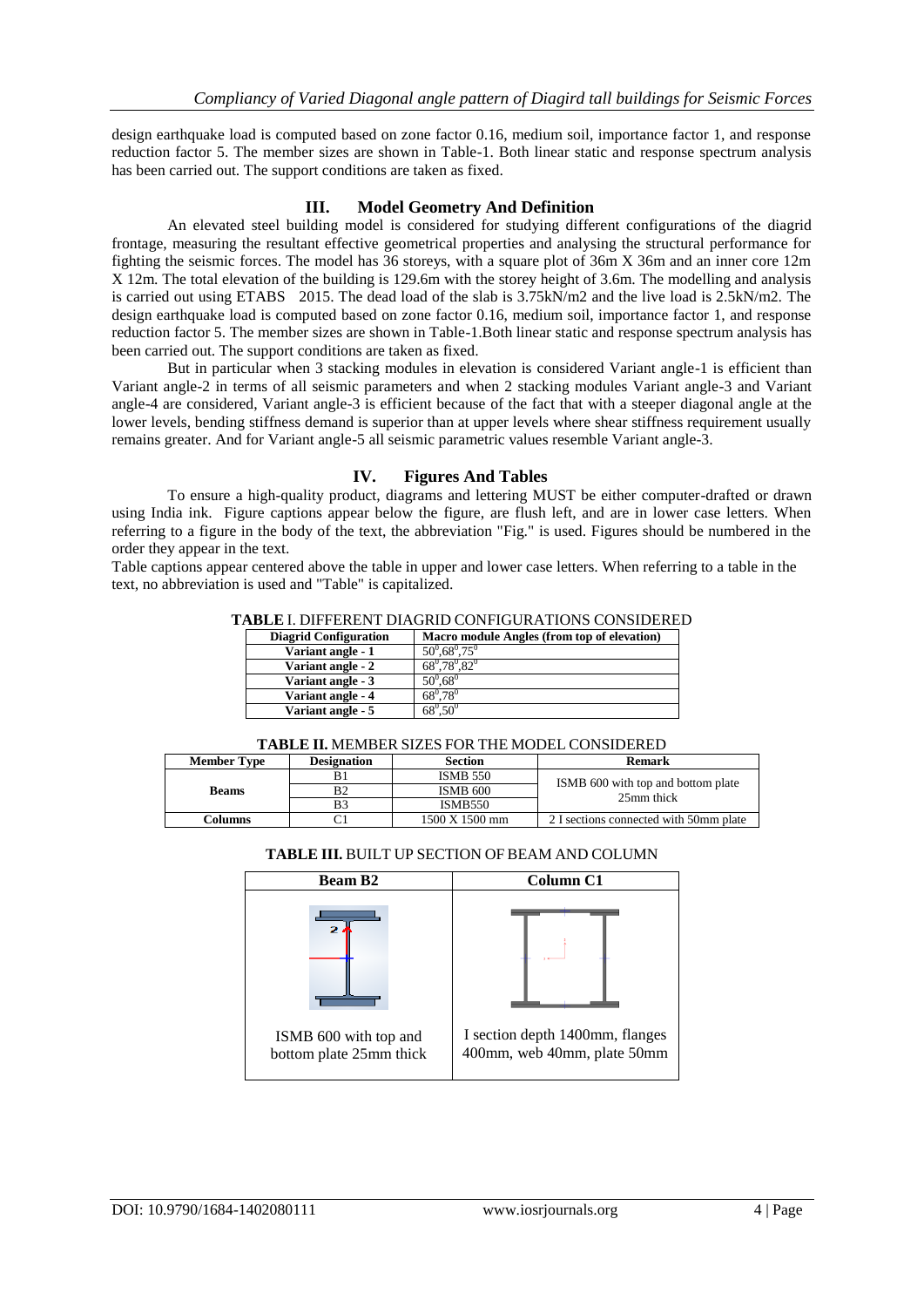|                          | <b>Linear Static</b> | <b>Response Spectrum</b>    |
|--------------------------|----------------------|-----------------------------|
| <b>Type of Structure</b> | EQX/EQY              | $\text{RespX}/\text{RespY}$ |
|                          | (mm)                 | (mm)                        |
| <b>Variant Angle - 1</b> | 39                   | 28                          |
| <b>Variant Angle - 2</b> | 56                   | 44                          |
| <b>Variant Angle - 3</b> | 40                   | 26                          |
| <b>Variant Angle - 4</b> | 42                   | 32                          |
| Variant Angle - 5        |                      | 26                          |

# **TABLE IV.** MAXIMUM TOP STOREY DISPLACEMENT

| LADLE GOTONLI SHEAR      |                                                  |                      |  |
|--------------------------|--------------------------------------------------|----------------------|--|
| <b>Type of Structure</b> | <b>Storey Shear</b>                              |                      |  |
|                          | <b>Linear Static</b><br><b>Response Spectrum</b> |                      |  |
|                          | EOX/EOY                                          | <b>RespX</b> / RespY |  |
|                          | (kN)                                             | (kN)                 |  |
| <b>Variant Angle - 1</b> | 3006                                             | 3006                 |  |
| Variant Angle - 2        | 2555                                             | 2555                 |  |
| <b>Variant Angle - 3</b> | 3228                                             | 3228                 |  |
| <b>Variant Angle - 4</b> | 2628                                             | 2628                 |  |
| Variant Angle - 5        | 3150                                             | 3150                 |  |

#### **TABLE V.** STOREY SHEAR

| Type of                  | <b>Storey Drift</b>  |                          |  |
|--------------------------|----------------------|--------------------------|--|
| <b>Structure</b>         | <b>Linear Static</b> | <b>Response Spectrum</b> |  |
|                          | EQX/EQY              | <b>RespX</b> / RespY     |  |
|                          | (m)                  | (m)                      |  |
| <b>Variant Angle - 1</b> | 0.000387             | 0.0003                   |  |
| <b>Variant Angle - 2</b> | 0.000688             | 0.000615                 |  |
| <b>Variant Angle - 3</b> | 0.000372             | 0.000246                 |  |
| <b>Variant Angle - 4</b> | 0.000469             | 0.000386                 |  |
| Variant Angle - 5        | 0.000408             | 0.000269                 |  |

#### **TABLE VI.** MAXIMUM STOREY STIFFNESS

|                          | <b>Storey Stiffness</b>                          |                             |  |  |
|--------------------------|--------------------------------------------------|-----------------------------|--|--|
| <b>Type of Structure</b> | <b>Linear Static</b><br><b>Response Spectrum</b> |                             |  |  |
|                          | EQX/EQY                                          | $\text{RespX}/\text{RespY}$ |  |  |
|                          | (kN/m)                                           | (kN/m)                      |  |  |
| <b>Variant Angle - 1</b> | 8149128                                          | 8465875                     |  |  |
| <b>Variant Angle - 2</b> | 3625248                                          | 3991250                     |  |  |
| <b>Variant Angle - 3</b> | 11090489                                         | 11409313                    |  |  |
| <b>Variant Angle - 4</b> | 5505727                                          | 5872507                     |  |  |
| <b>Variant Angle - 5</b> | 11090822                                         | 11409618                    |  |  |

| <b>Type of Structure</b> | Time period (sec) |          |          |
|--------------------------|-------------------|----------|----------|
|                          | $1st$ mode        | 2nd mode | 3rd mode |
| <b>Variant Angle - 1</b> | 3.413             | 3.401    | 1.553    |
| <b>Variant Angle - 2</b> | 4.667             | 4.647    | 2.676    |
| <b>Variant Angle - 3</b> | 3.183             | 3.175    | 1.227    |
| <b>Variant Angle - 4</b> | 3.893             | 3.875    | 2.008    |
| <b>Variant Angle - 5</b> | 3.242             | 3.235    | 1.273    |

#### **TABLE VII.** TIME PERIOD



**Fig 2**: Plan of the 36 story Steel Building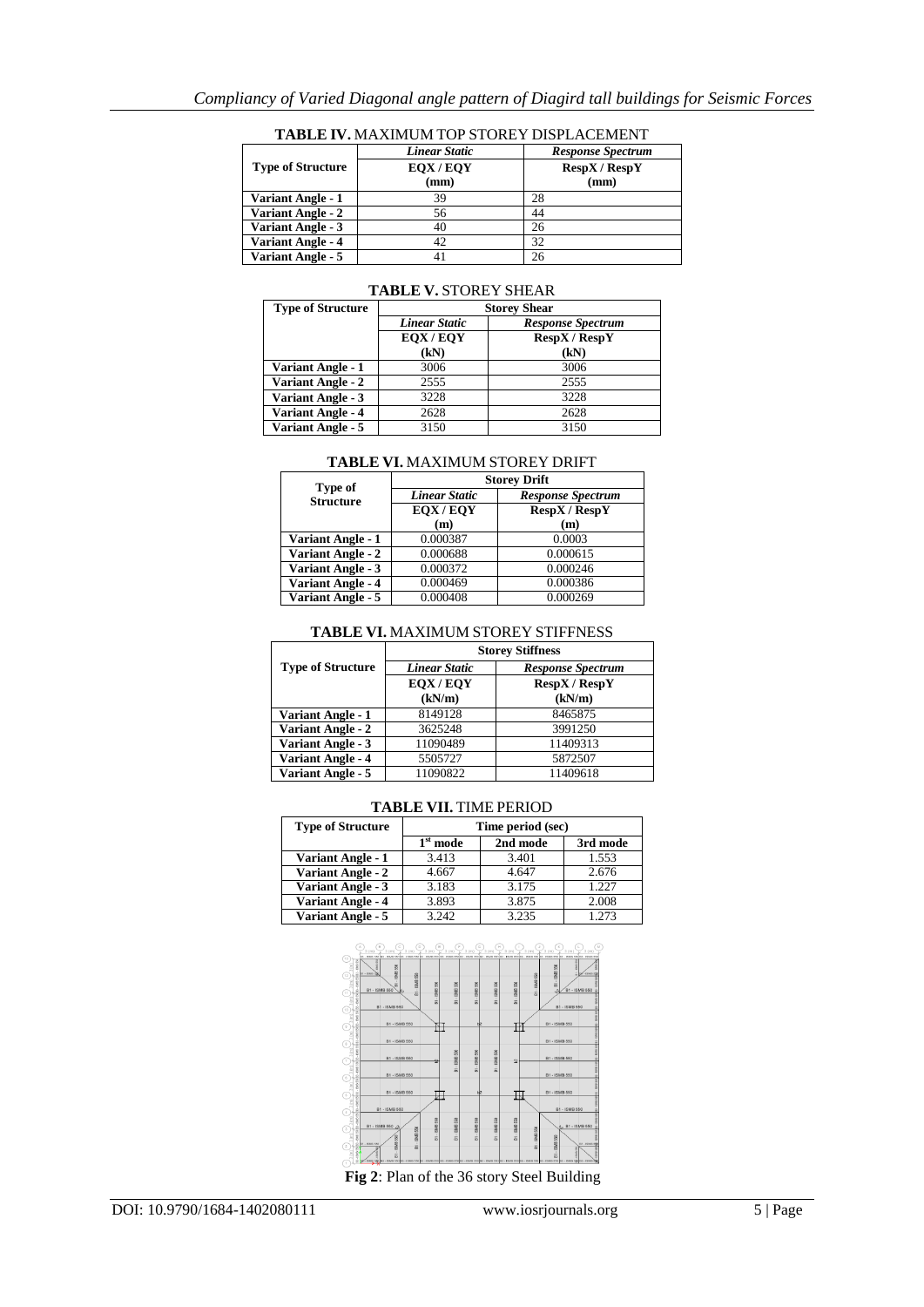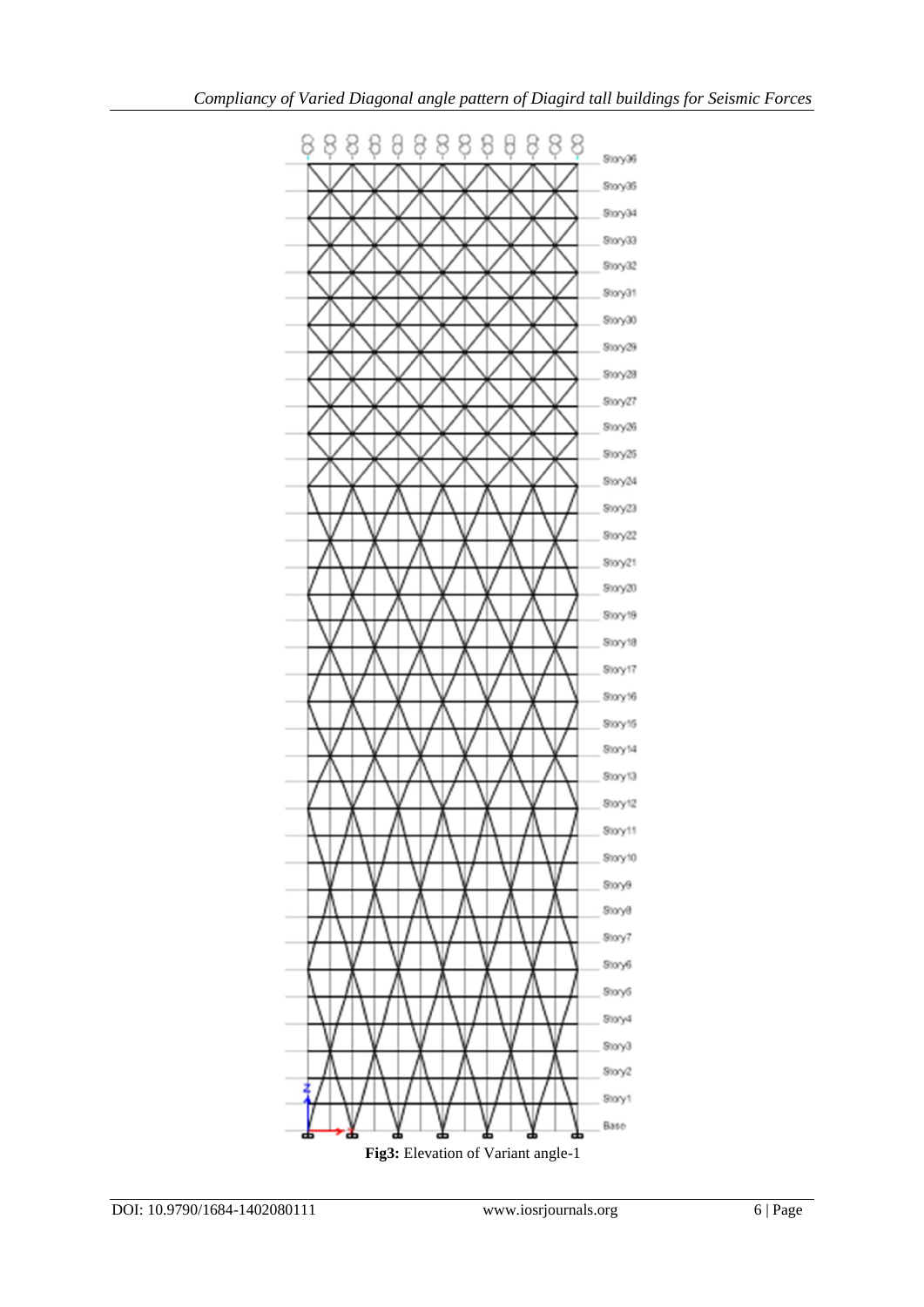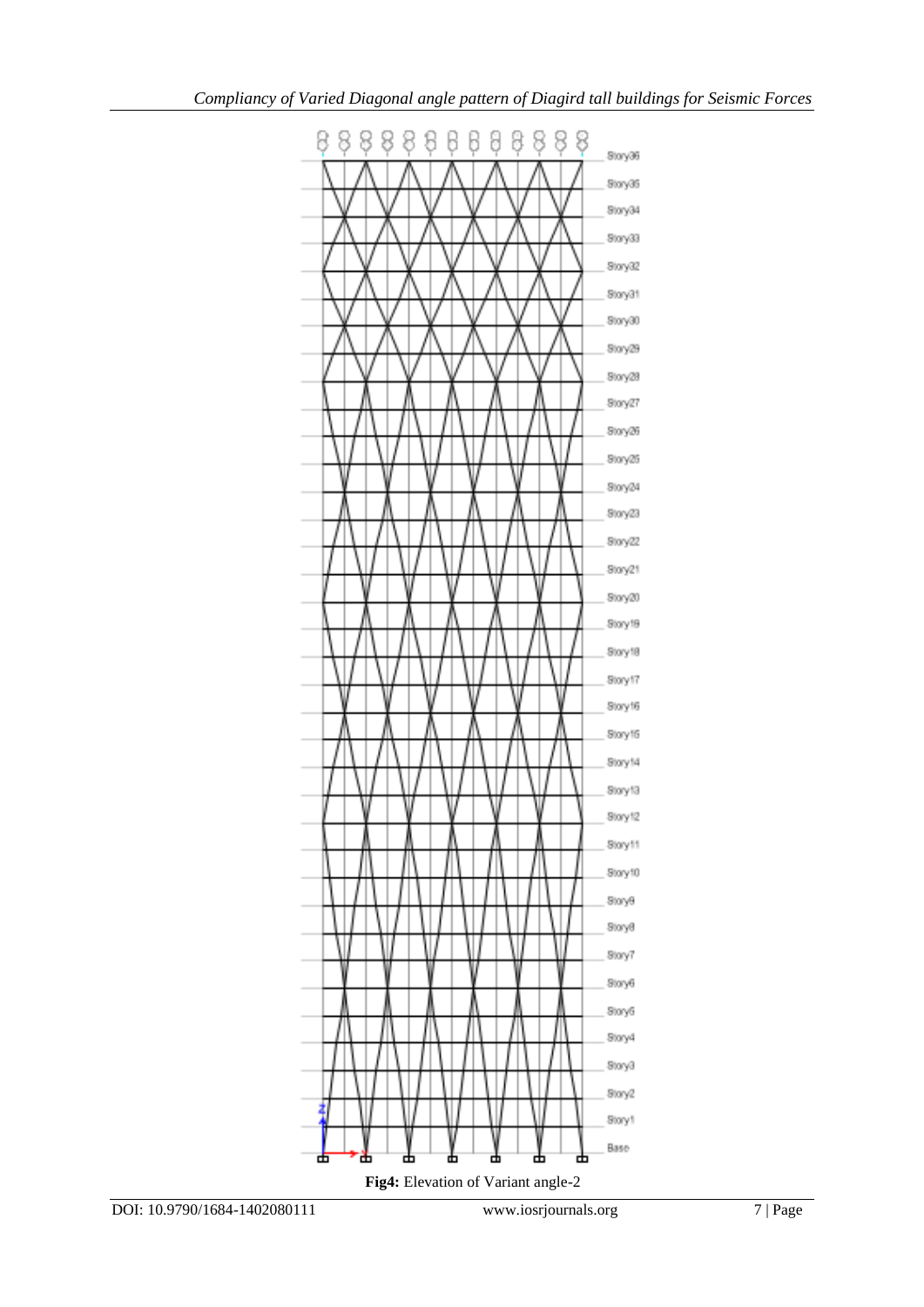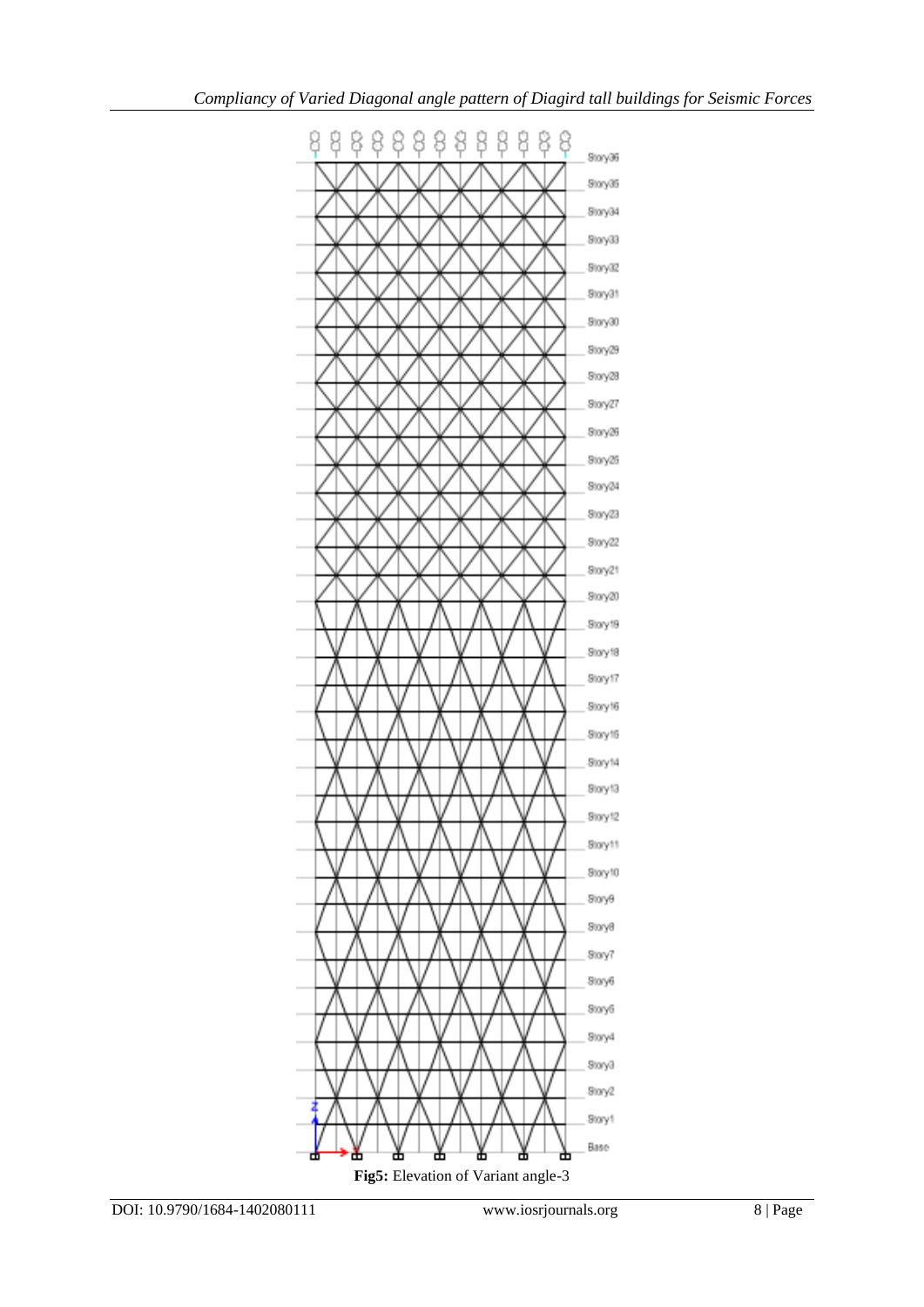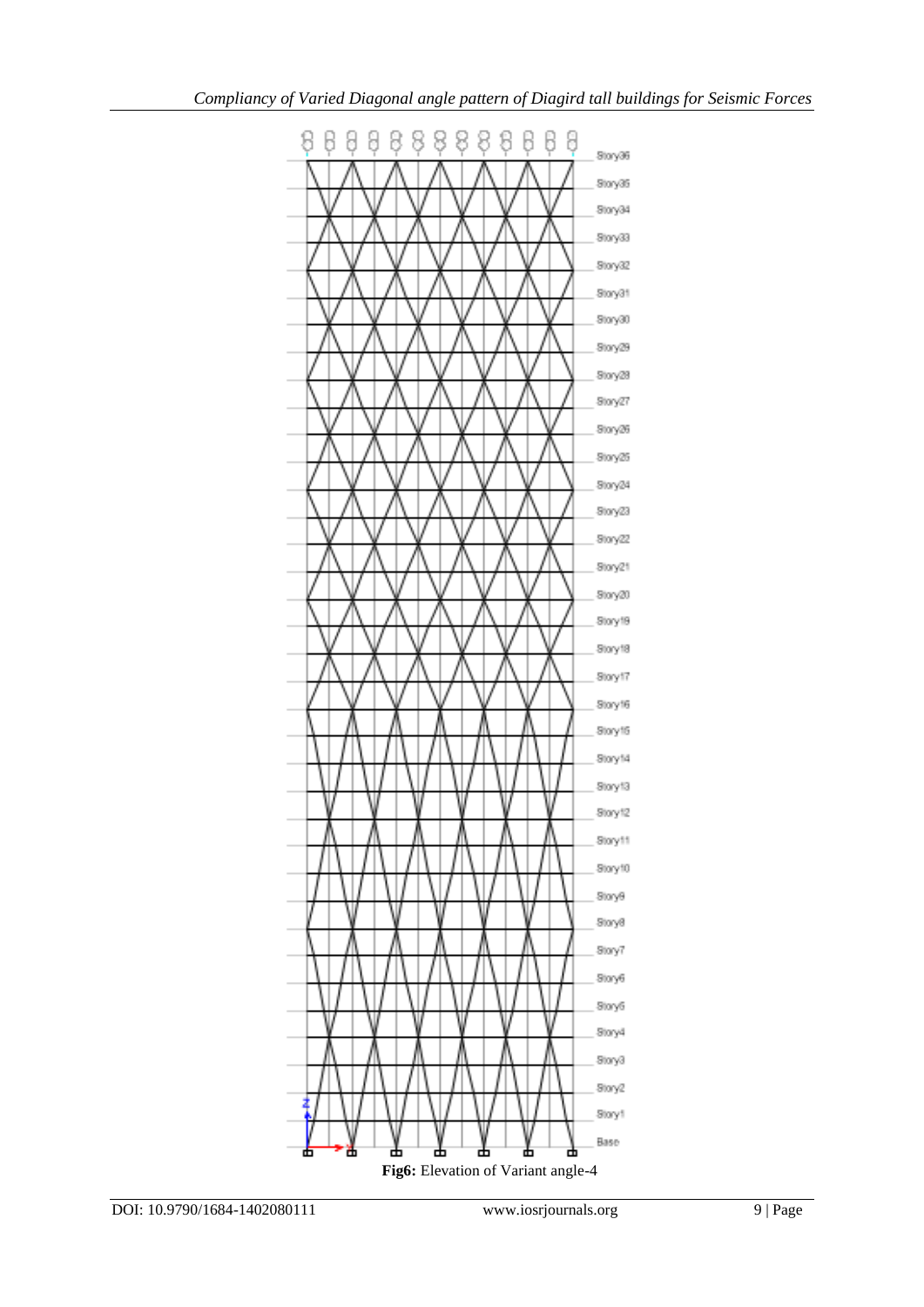

Fig7: Elevation of Variant angle-5